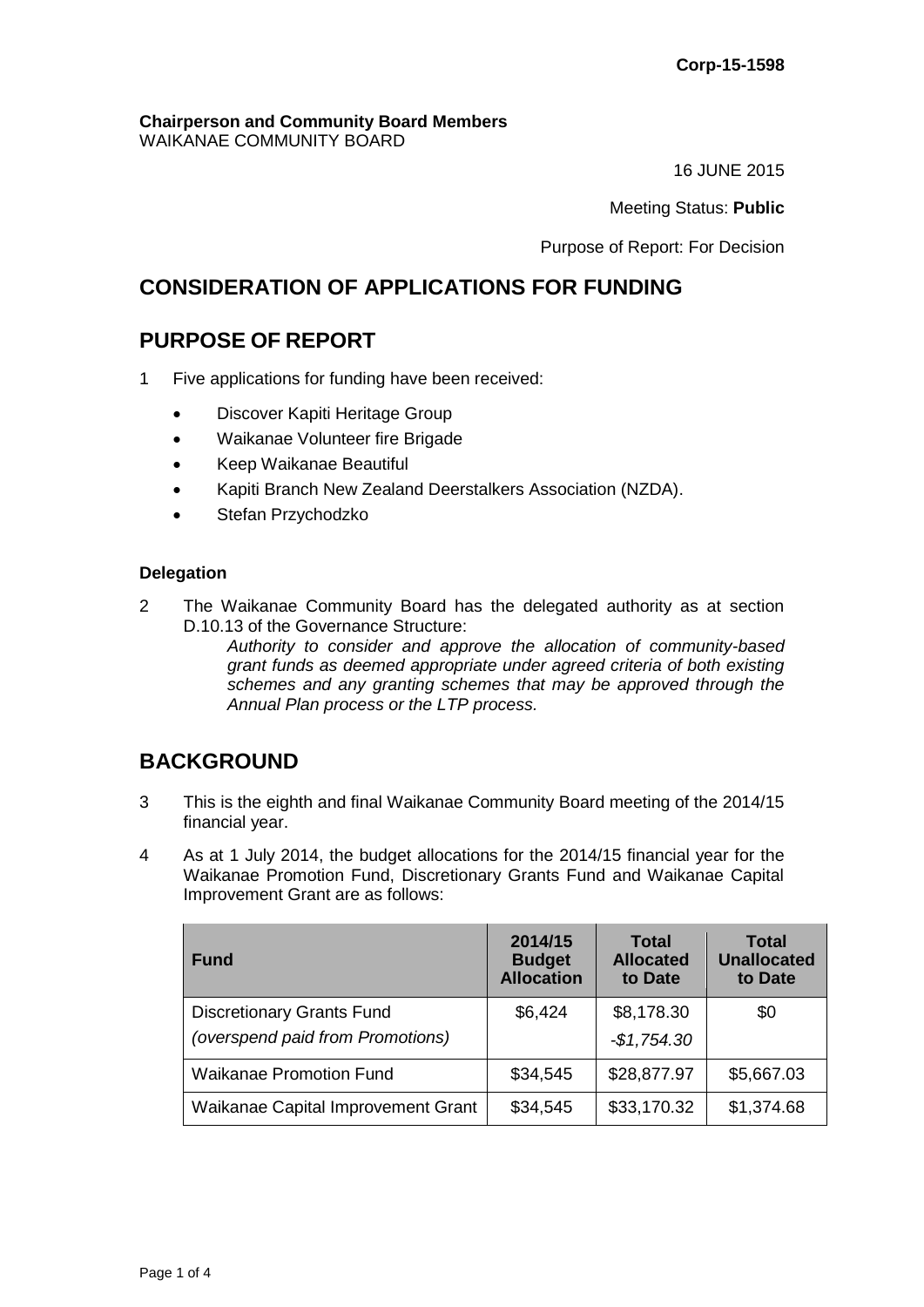5 An amount of approximately \$1.216 million is held in the Waikanae Capital Improvement Fund. The following table shows how that fund has been allocated:

| <b>Amount</b>      | <b>Purpose of Grant</b>                                     |  |  |
|--------------------|-------------------------------------------------------------|--|--|
| \$872,000          | Held in reserve                                             |  |  |
| \$250,000          | Pledged to the Mahara Gallery Trust                         |  |  |
| $$34,000$ (approx) | Allocated to the 2014/15 Waikanae Capital Improvement Grant |  |  |
| \$60,000 (approx)  | Increase in fund from previous year                         |  |  |
| <b>TOTAL</b>       | \$1,216,000                                                 |  |  |

# **CONSIDERATIONS**

#### **Issues**

- 6 Grants are allocated in accordance with the specified criteria (attached).
- 7 All applicants have been advised of the criteria and meeting date by phone or email.

#### Discover Kapiti Heritage Group

8 Allan Carley, on behalf of the Discover Kapiti Heritage Group, has applied for a grant of \$500 from the promotion fund to help with costs associated with the curation and digitization of a 60-70 minute film programme from Nga Taonga Sound & Vision Archive of film, television and radio. The programme will reflect some of the history of the Kāpiti region from the 1920s through to the present day. The film would be shown in Waikanae and three other locations during the Heritage Promotional month of September 2015.

*The application above can be considered under the criteria 'attracting visitors to the area.*

#### Waikanae Volunteer Fire Brigade

The Waikanae Volunteer Fire Brigade has applied for a grant of \$2,422.05 from the promotion fund to help with costs to supply equipment to their Operational Support Units as listed in their application.

*The application above can be considered under the criteria 'promotions within the Waikanae Ward'.*

Keep Waikanae Beautiful

10 Norma McCallum, on behalf of Keep Waikanae Beautiful has applied for a discretionary grant of \$200 to cover the costs of preparing a colourful and informative entry (binding, printing and IT support) into the 2015 Keep NZ Beautiful 'Beautiful Towns' Awards.

Kapiti Branch NZDA

11 David Sluiter, on behalf of the Kapiti Branch NZDA, has applied for a discretionary grant of \$500 to cover costs for a handheld GPS unit (Garmin 62c) Personal Locator Beacons (PLBs).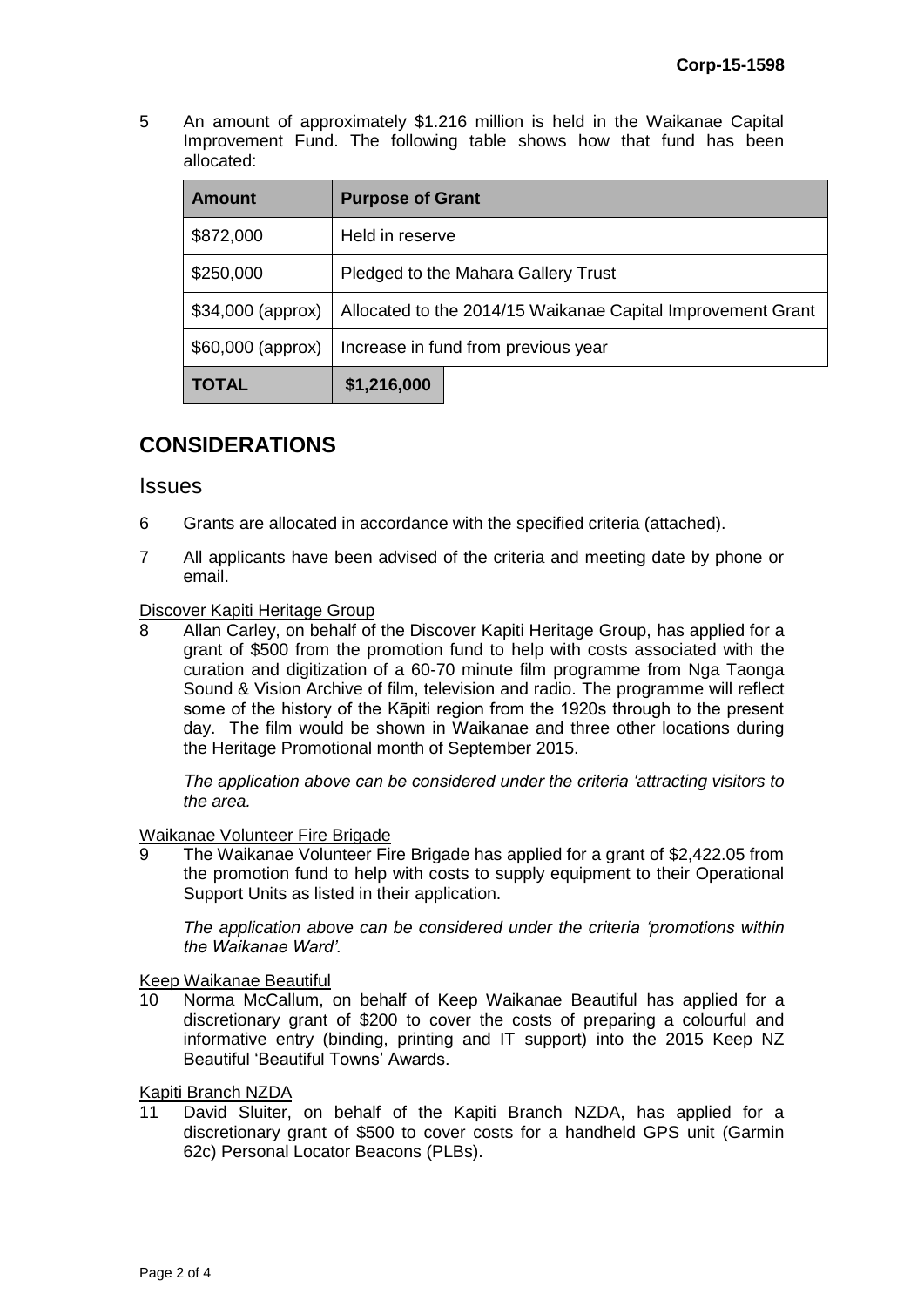# Stefan Przychodzko<br>12 Stefan Przycho

Stefan Przychodzko has applied for a discretionary grant of \$200 to help with costs of accommodation and flights to Dunedin to compete at the National Secondary School Cross Country Championships.

*The applications above can be considered under the criteria 'community, cultural or sports purposes, including travel both within New Zealand and overseas'.*

### Financial Considerations

13 Should all grants for consideration in this report be approved in the budgets (maximum \$500 with discretionary grants) for the remainder of the 2014/15 financial year will be as follows:

| <b>Fund</b>                                                          | 2014/15<br><b>Budget</b><br><b>Allocation</b> | <b>Total</b><br><b>Allocated</b><br>to Date | Total<br><b>Unallocated</b><br>to Date |
|----------------------------------------------------------------------|-----------------------------------------------|---------------------------------------------|----------------------------------------|
| <b>Discretionary Grants Fund</b><br>(overspend paid from Promotions) | \$6,424<br>\$8,178.30<br>$-$1,754.30$         | \$7,324                                     | $-$ \$900                              |
| <b>Waikanae Promotion Fund</b>                                       | \$34,545                                      | \$31,800.02                                 | \$2,744.98                             |
| Capital Improvement Fund                                             | \$34,545                                      | \$33,170.32                                 | \$1,374.68                             |

#### *Historical Grants*

14 Attached to this report as appendices are tables showing all grants made in the 2014/15, 2013/14 and 2012/13 financial years.

# **SIGNIFICANCE OF ENGAGEMENT**

15 This matter has a low level of significance under the Council Policy.

## **RECOMMENDATIONS**

- 16 The Waikanae Community Board grants the Discover Kapiti Heritage Group a grant of \$............ from the promotion fund to help with costs associated with the curation and digitization of a 60-70 minute film showing the history of the Kāpiti region from the 1920s through to the present day.
- 17 The Waikanae Community Board grants The Waikanae Volunteer Fire Brigade a grant of \$.................. from the promotion fund to help with costs to supply equipment to their Operational Support Units as listed in their application.
- 18 The Waikanae Community Board grants Keep Waikanae Beautiful a discretionary grant of \$............. to cover the costs of preparing a colourful and informative entry (binding, printing and IT support) into the 2015 Keep NZ Beautiful 'Beautiful Towns' Awards.
- 19 The Waikanae Community Board grants the Kapiti Branch New Zealand Deerstalkers Association a discretionary grant of \$............... to cover costs for a handheld GPS unit (Garmin 62c) Personal Locator Beacon.